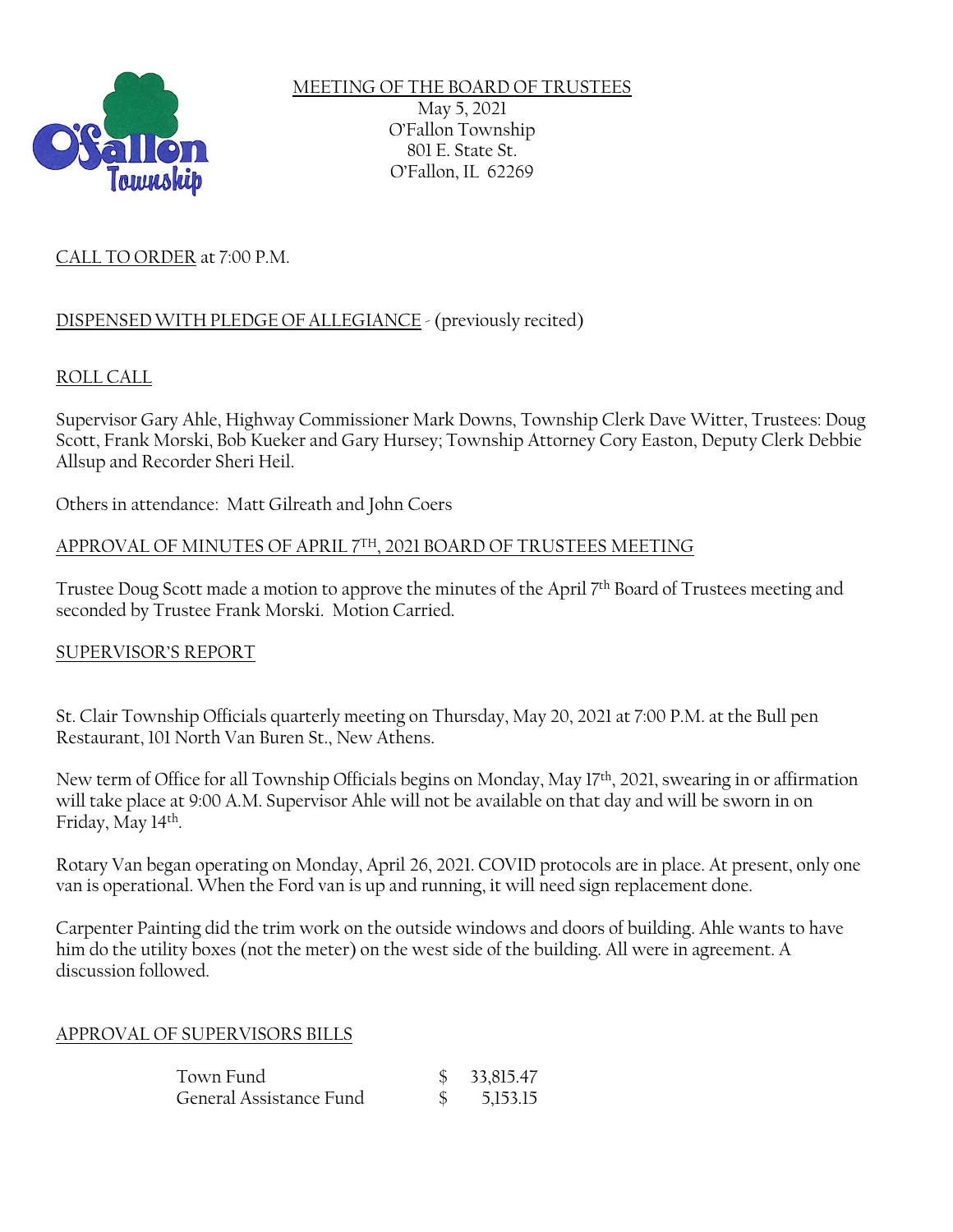Trustee Gary Hursey made a motion to authorize the Supervisor's bills to be paid accordingly and seconded by Trustee Bob Kueker. Roll Call: Scott – aye; Morski – aye; Ahle – aye; Kueker – aye; Hursey – aye. Motion Carried.

# HIGHWAY COMMISSIONER'S REPORT

RaDAR report provided. (See attachment A)

Highway Commissioner Downs reported the road crew has begun mowing along the roads.

Bid opening for this year's overlay project was on Wednesday, May 5th at 9:00 A.M. Downs said the Kilian Corp. (Asphalt Sales & Products, Inc.) had the lowest bid of \$561,175.75. Other bids submitted were: Christ Bros. - \$564,903.89 and Rooters Asphalt - \$580,691.70. Overlay project will include: Simmons Rd., portions of Witte, Widicus and Dressel Rds., approximately 2.5 miles of road. Trustee Frank Morski asked if they hold the bid for Downs. He said they do and, he also places a deadline for when the project has to be completed.

# APPROVAL OF HIGHWAY COMMISSIONER'S BILLS

| Permanent Road Fund | 15,625.38 |
|---------------------|-----------|
| Road & Bridge Fund  | 40,855.04 |

Trustee Gary Hursey made a motion to authorize the Highway Commissioner's bills to be paid accordingly and seconded by Trustee Doug Scott.

Trustee Morski asked about payment in the amount of \$12,665.00 to Gonzalez Companies. Downs said that was work done to prepare the specs. for the breakroom expansion. Morski believes the cost is excessive and it should include a final drawing for construction. Downs assumes it will and that's his understanding.

Roll Call: Scott – aye; Morski – aye; Ahle – aye; Kueker – aye; Hursey – aye. Motion Carried.

## TOWN CLERK REPORT

No report.

Supervisor Ahle thanked Clerk Dave Witter for his years of service as Clerk at the Township. Ahle also stated "you did a fine job Dave".

## TRUSTEES REPORT

No report.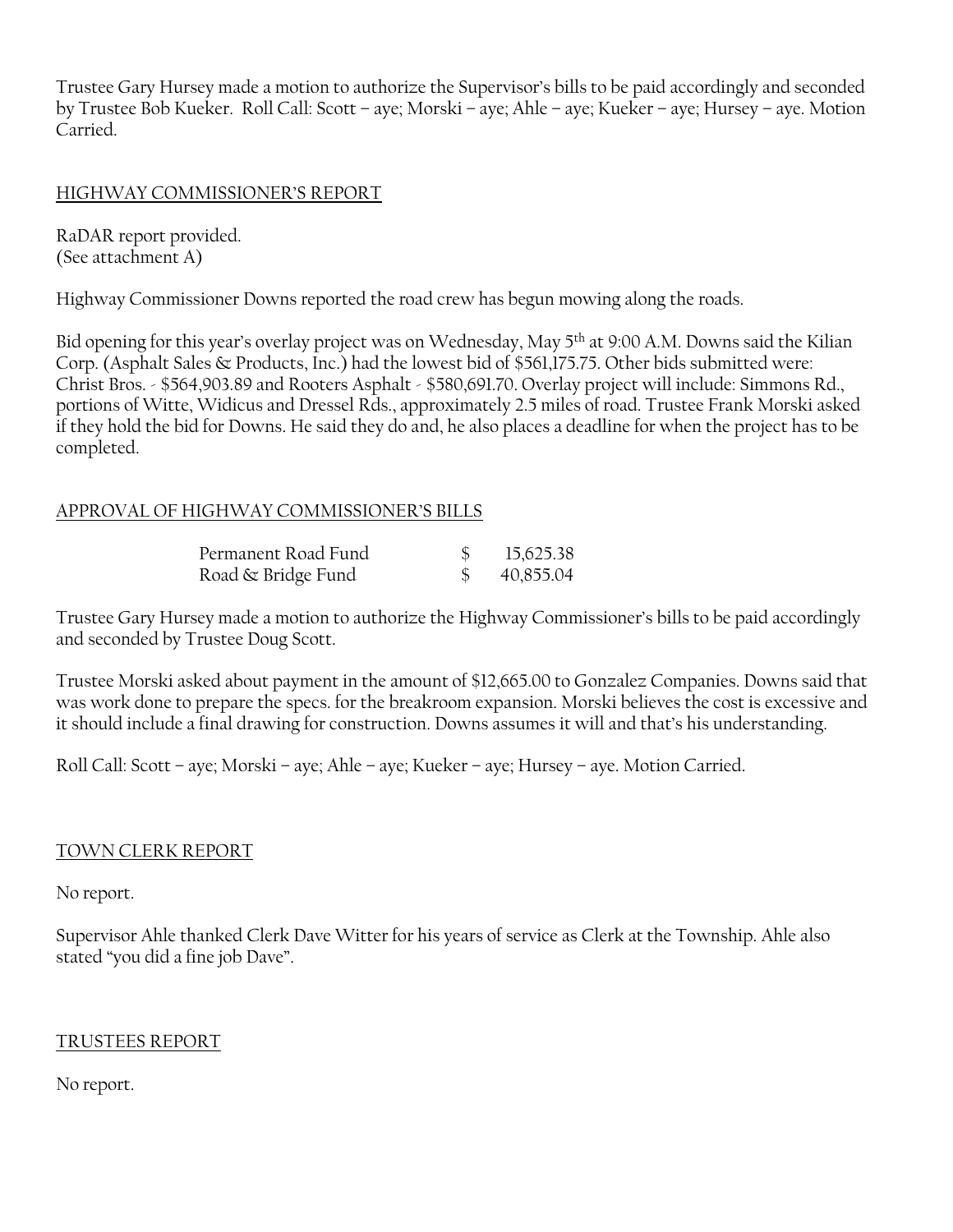# COMMITTEE REPORTS

#### SENIOR COMMITTEE REPORT

Trustee Doug Scott reported Lorraine Weaver has relinquished her position as Committee President. As far as the Senior dinners go; Scott is very uncomfortable with buffet style of servicing. As of now, it is all still on hold. A brief discussion followed.

## YOUTH REPORT

Trustee Bob Kueker is set for Saturday, June 5th. Kueker said he wants to meet with Matt Gilreath and get his ideas on revitalizing the Youth Committee and get some members.

#### PLANNING REPORT

Trustee Gary Hursey reported Trustee Frank Morski will be taking over as the Planning Committee Liaison.

Planning Committee hearing for a Special Use Permit is scheduled at the Township on Tuesday, May 25, 2021 at 7:00 P.M. by William and Lindsey Adams to allow a Lawn Care Business in an "A:" Agricultural Industry Zone District on property known as 402 Stanton Ln., O'Fallon. Hursey said this is located near Witte Farms area, he doesn't expect any arguments over the request but, you never know.

Trustee Frank Morski said there is an error on the property location provided by the County which they are going to correct. The correct location is: T. 2 N., R. 7 W.

The planning meeting held on April 13th at the Township was approved by the County, per Trustee Morski. Hursey said after the Township meeting, he received a few telephone calls about leaf burning at that location. Hursey assured them it should not be happening anymore, at least, not by the lawn service. The resident is still allowed to burn. A brief discussion followed.

## AFTER PROM REPORT

Trustee Gary Hursey reported OTHS will host a promenade and red-carpet event on May 15th beginning at 7:00 P.M. in place of the actual prom. Trustees Hursey and Morski discussed the possibility of handing out some of the prizes from the 2020 After Prom that was cancelled. Hursey will get in touch with Jodie Seipp on the best way to proceed with giving away the larger prizes purchased last year. A discussion followed.

Prom 2022 will be on May 14, 2022 at the Gateway Center in Collinsville from 6:00 P.M. – 11:00 P.M. Hursey inquired about the "After Prom" budget. Deputy Clerk Debbie Allsup informed Hursey; even though there wasn't an After Prom this year, a check in the amount of \$5,000 was put into the After Prom fund to use for next year.

Trustee Hursey is taking over the After Prom Committee and wants to see all elected officials there to lend a hand.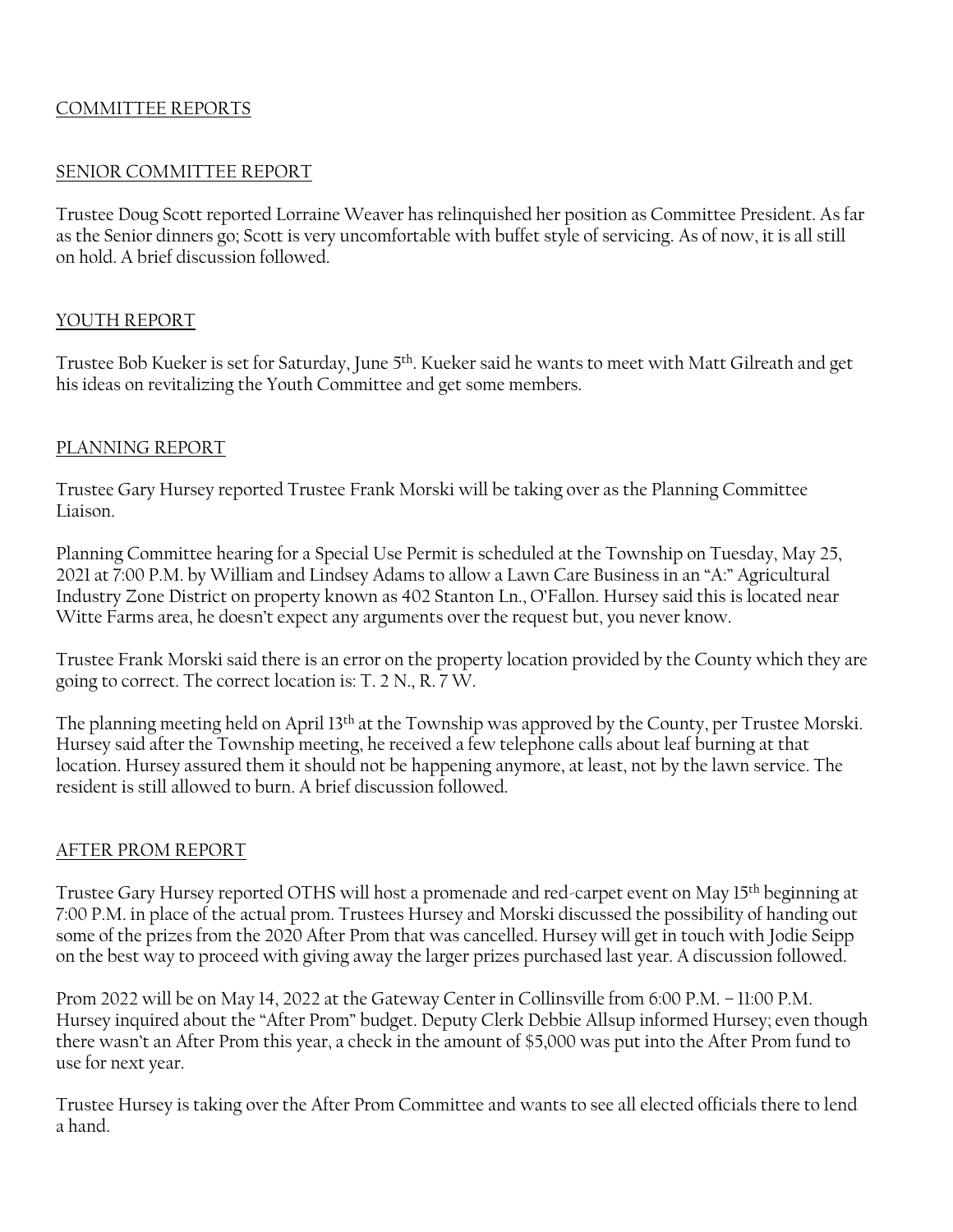# FOOD PANTRY REPORT

Trustee Bob Kueker said there is nothing new to report. The Food Pantry has never heard from the Post Office regarding their annual food drive.

# UNFINISHED BUSINESS

Repairs to the flooring damaged during early voting in November 2020 has been completed. Abbco Service Corporation did a fabulous job on all of it.

## NEW BUSINESS

Approval of a Hall Rental request submitted by Jordan Beshears, representative of Steve's Auto Body, for the purpose of classroom training for employees on Wednesday, May 12, 2021 from 8:00 A.M. to 5:30 P.M.

Trustee Doug Scott made a motion to approve the request submitted by Jordan Beshears as presented and seconded by Trustee Bob Kueker. Roll Call: Scott – aye; Morski – aye; Ahle – aye; Kueker – aye; Hursey – aye. Motion Carried.

Approval of a Hall Rental request by Steven Call, president of the Villas of Braeswood, for the purpose of a H.O.A. meeting on Tuesday, July 27, 2021 from 6:00 to 8:00 P.M.

Trustee Frank Morski made a motion to approve the request submitted by Steven Call as presented and seconded by Trustee Gary Hursey. Roll Call: Scott – aye; Morski – aye; Ahle – aye; Kueker – aye; Hursey – aye. Motion Carried.

## PUBLIC INPUT

County Board member, John Coers reported the County will begin in person meetings at the County building this month.

Matt Gilreath said he's happy to be on board with the Township and learning what all the Township has to offer.

Town Clerk Dave Witter said this is his last meeting as Township Clerk and it has been a pleasure serving with everyone. He said he is proud of the website initiated during his first term which made the Township more transparent with the public. He is also proud of taking part in acquiring the O'Fallon Logo for the Township. Had he not been defeated this past election, it would have been his last term, because he believes in term limits. He also believes some people should consider term limits throughout the nation and throughout the Township Board. Again, Witter said it has been a pleasure and he will miss everyone.

Trustee Bob Kueker said he'll miss Clerk Witter.

Trustee Doug Scott asked if anyone is planning on going to TOI quarterly meeting on May 20th. A discussion followed.